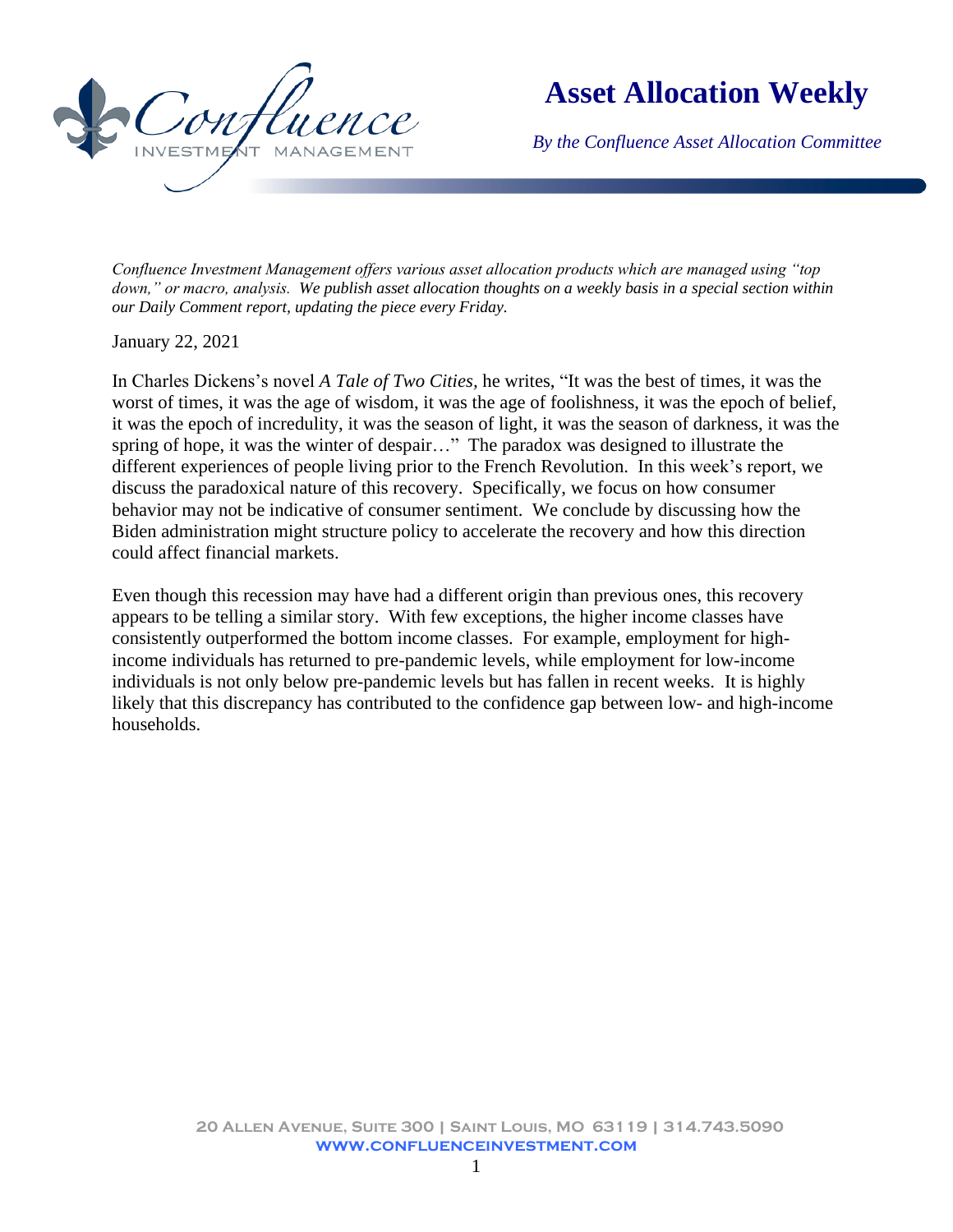

The chart above shows the level of consumer confidence for high-income and low-income groups and the overall consumer confidence index since the start of the pandemic. According to this chart, confidence among low-income groups has routinely lagged high-income groups. This lag may be due to high-income groups having better information. For example, the sharp increase in July may be related to the previous month's hiring. This notion is further supported by the steep decline in the following month as rising cases in July resulted in a slowdown in hiring. It is also worth noting that this lag isn't typically picked up in the overall index. Hence, the overall index seems to mask pessimism of the low-income group. This phenomenon is consistent with previous cycles as low-income individuals are typically the last to benefit when the [economy enters into expansion territory.](https://www.brookings.edu/research/u-s-concentrated-poverty-in-the-wake-of-the-great-recession/)

That being said, there appears to be a mismatch between current sentiment and the present situation. The share of low-income households reporting an improvement in their financial situation from a year ago was elevated throughout 2020, while the share of high-income households sunk. This is likely due to a combination of high-income workers being forced to take pay cuts and low-income households receiving generous benefits in unemployment. This trend is also mirrored in the flow of funds data in which the top 1% of households has seen a larger increase in checking deposits compared to the bottom 40% of households. The boost in income for low-income individuals has likely supported domestic consumption as they are the only group spending more now than before the pandemic.

In a post-COVID-19 recovery, President Biden and his economic agenda should be aware that low-income households will likely suffer during the initial months of the economic expansion and refrain from fiscal tightening. One of the biggest mistakes the Obama administration made was prematurely declaring that the economy had recovered. In fact, the austerity that occurred during Obama's second term likely created conditions for the GOP sweep in 2016. To prevent a repeat of this mistake, the new administration will likely need to focus on those the economy has